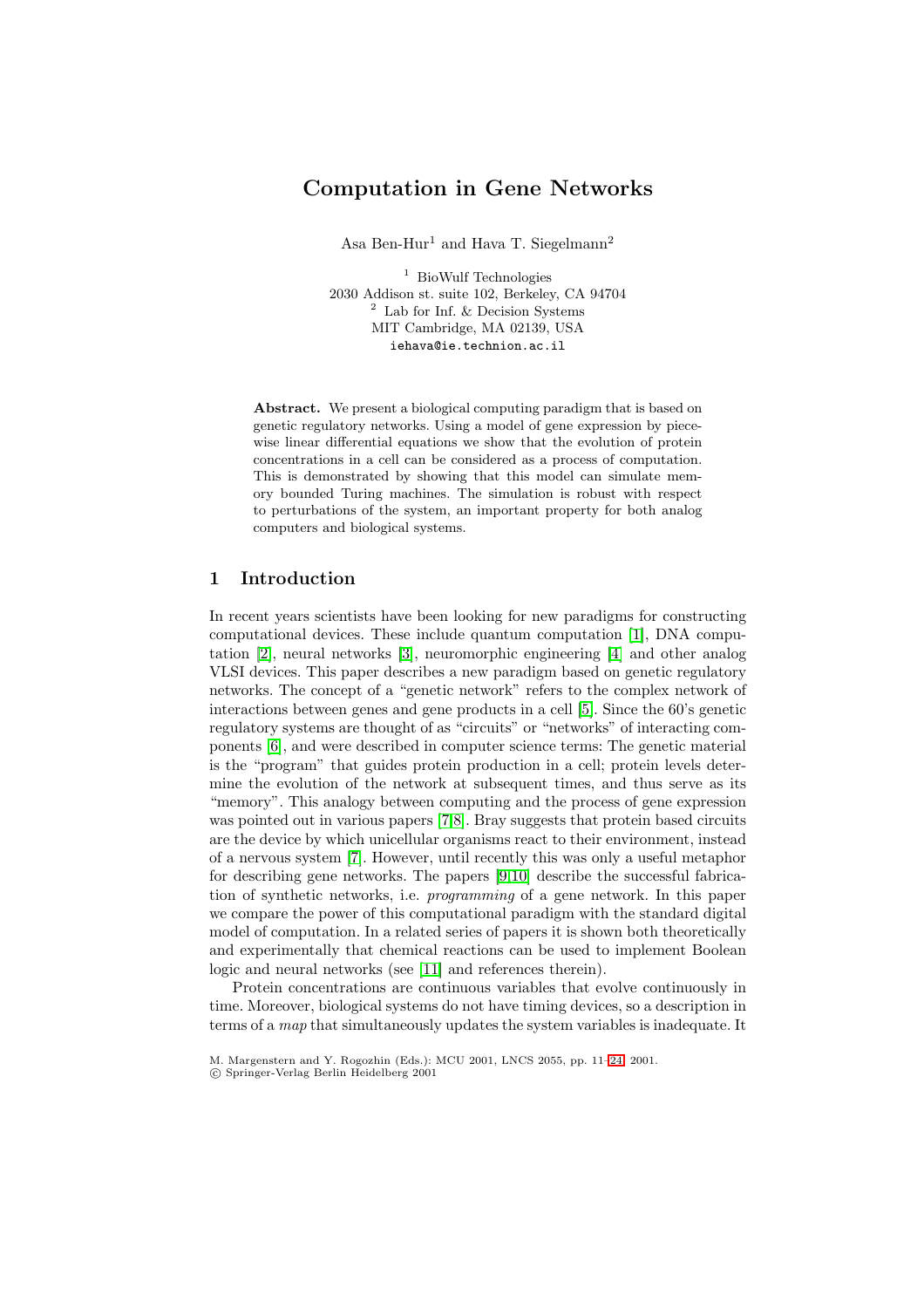<span id="page-1-0"></span>is thus necessary to model gene networks by differential equations, and consider them as analog computers. The particular model of genetic networks we analyze here assumes switch-like behavior, so that protein concentrations are described by piecewise linear equations (see equation (1) below) [\[12,8\]](#page-12-0), but we believe our results to hold for models that assume sigmoid response (see discussion). These equations were originally proposed as models of chemical oscillations in biological systems [\[13\]](#page-12-0). In this paper we make the analogy between gene networks and computational models complete by formulating an abstract computational device on the basis of these equations, and showing that this analog model can simulate a computation of a Turing machine [\[14\]](#page-12-0). The relation between digital models of computation and analog models is explored in a recent book [\[15\]](#page-12-0), mainly from the perspective of neural networks. It is shown there that analog models are potentially stronger than digital ones, assuming an ideal noiseless environment. In this paper on the other hand we consider the possibility of noise and propose a design principle which makes the model equations robust. This comes at a price: we can only simulate memory bounded Turing machines. However, we argue that any physically realizable robust simulation has this drawback. On the subject of computation in a noisy environment see also [\[16,17\]](#page-12-0). We found that the gene network proposed in [\[9\]](#page-12-0) follows this principle, and we quote from that paper their statement that "theoretical design of complex and practical gene networks is a realistic and achievable goal".

Computation with biological hardware is also the issue in the field of DNA computation [\[2\]](#page-11-0). As a particular example, the guided homologous recombination that takes place during gene rearrangement in ciliates was interpreted as a process of computation [\[18\]](#page-12-0). This process, and DNA computation in general, are symbolic, and describe computation at the molecular level, whereas gene networks are analog representations of the macroscopic evolution of protein levels in a cell.

## **2 Piecewise Linear ODEs for Gene Networks**

In this section we present model equations for gene networks, and note a few of their dynamical properties [\[19\]](#page-12-0). The concentration of N proteins (or other biochemicals in a more general context) is given by  $N$  non-negative real variables  $y_1,\ldots,y_N$ . Let  $\theta_1,\ldots,\theta_N$  be N threshold concentrations. The production rate of each protein is assumed to be constant until a threshold is crossed, when the production rate assumes a new value. This is expressed by the equations:

$$
\frac{dy_i}{dt} = -k_i y_i + \tilde{A}_i(Y_1, \dots, Y_N) , \qquad (1)
$$

where  $Y_i$  is a Boolean variable associated with  $y_i$ , equal to 1 if  $y_i \geq \theta_i$  and 0 otherwise;  $k_i$  is the degradation rate of protein i and  $\Lambda_i$  is its production rate when gene  $i$  is "on". These equations are a special case of the model of Mestl et. al. [\[12\]](#page-12-0) where each protein can have a number of thresholds, compared with just one threshold here (see also [\[20\]](#page-12-0)). When there is just one threshold it is easy to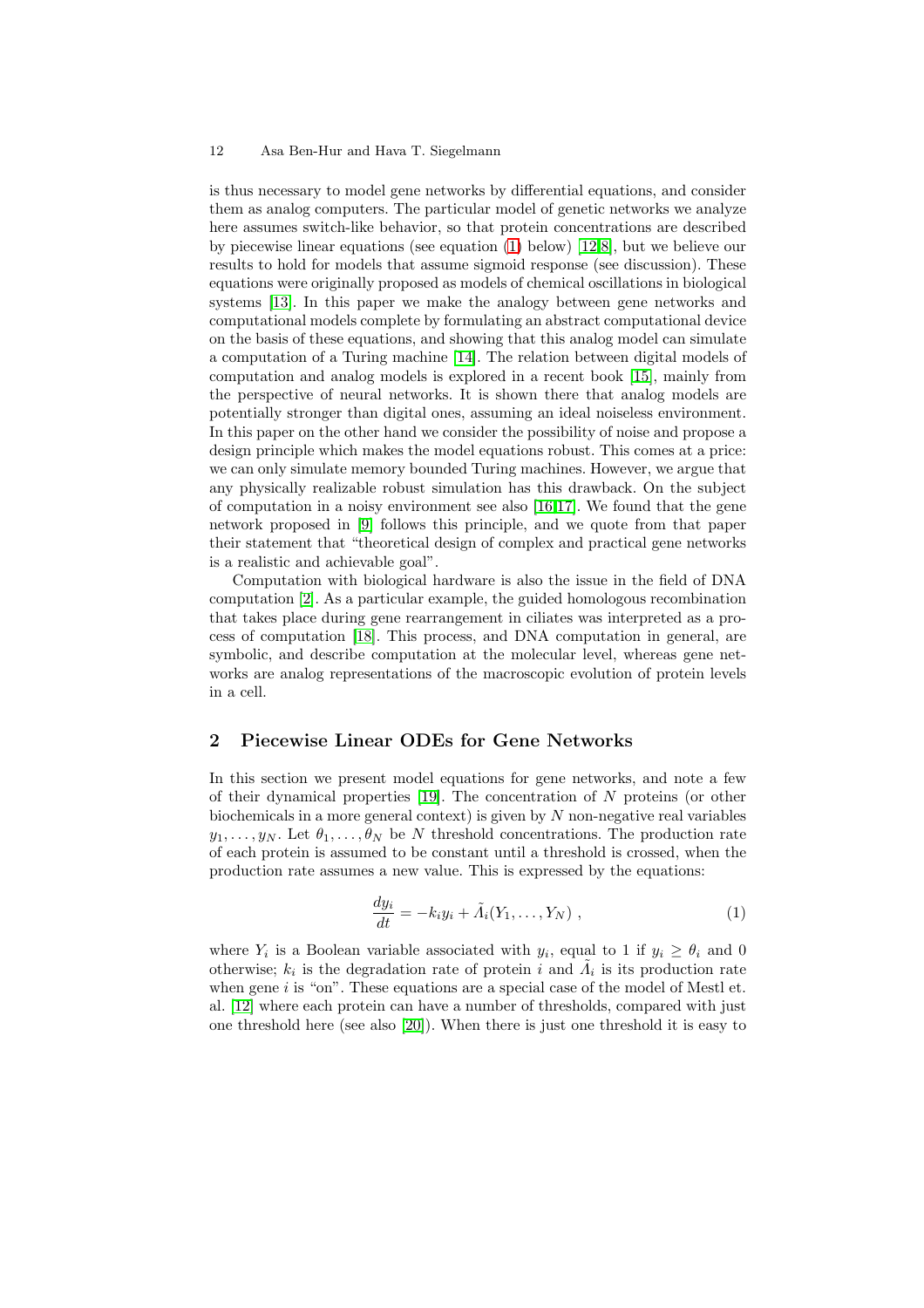<span id="page-2-0"></span>associate Boolean values with the continuous variables. For simplicity we take  $k_i = 1$ , and define

$$
x_i = y_i - \theta_i,
$$

with the associated Boolean variables

$$
X_i = \operatorname{sgn}(x_i),
$$

where sgn(x) = 1 for  $x > 0$  and zero otherwise. Also denote  $\Lambda_i(X_1,\ldots,X_N)$  =  $\tilde{\Lambda}_i(Y_1,\ldots,Y_N) - \theta_i$ . Equation [\(1\)](#page-1-0) now becomes:

$$
\frac{dx_i}{dt} = -x_i + A_i(X_1, \dots, X_N),\tag{2}
$$

and  $\Lambda_i$  is called the *truth table*. The set in  $\mathbb{R}^N$  which corresponds to a particular value of a Boolean vector  $X = (X_1, \ldots, X_N)$  is an *orthant* of  $\mathbb{R}^N$ . By abuse of notation, an orthant of  $\mathbb{R}^N$  will be denoted by a Boolean vector X. The trajectories in an orthant are straight lines directed to a focal point  $\Lambda(X)$  =  $(A_1(X),...,A_N(X))$ , as seen from equation (3) below. If the focal point  $A(X)$  at a point  $x = (x_1, \ldots, x_N)$  is in the same orthant as x, then the dynamics converges to the focal point. Otherwise it crosses the boundary to another orthant, where it is redirected to a different focal point. The sequence of orthants  $X(1), X(2),...$ that correspond to a trajectory  $x(t)$  is called the *symbolic dynamics* of the vector field. In the next sections we will associate the symbolic dynamics of a a model Gene Network (GN) with a process of computation.

#### **2.1 Dynamics**

In an orthant all the  $\Lambda_i$  are constant, and the equations (2) are easily integrated. Starting from a point  $x(0)$ ,

$$
x_i(t) = \lambda_i + (x_i(0) - \lambda_i)e^{-t}, \qquad (3)
$$

where  $\lambda_i = \Lambda_i(X_1(0),...,X_N(0))$ . The time  $t_i$  at which the hyper-plane  $x_i = 0$ is crossed is given by

$$
t_i = \ln \frac{\lambda_i - x_i(0)}{\lambda_i}
$$

The switching time  $t_s$  is the time it takes to reach a new orthant:

$$
t_s = \min_i t_i
$$

We will consider networks with  $\Lambda_i = \pm 1$  in all orthants. Thus when the focal point is in a different orthant than  $x(0)$  we have that

$$
t_s \leq \ln 2 \tag{4}
$$

This gives a criterion for determining whether a GN is converging to a fixed point: if the time from the last switching time is larger than ln 2, then the system is converging to the current focal point.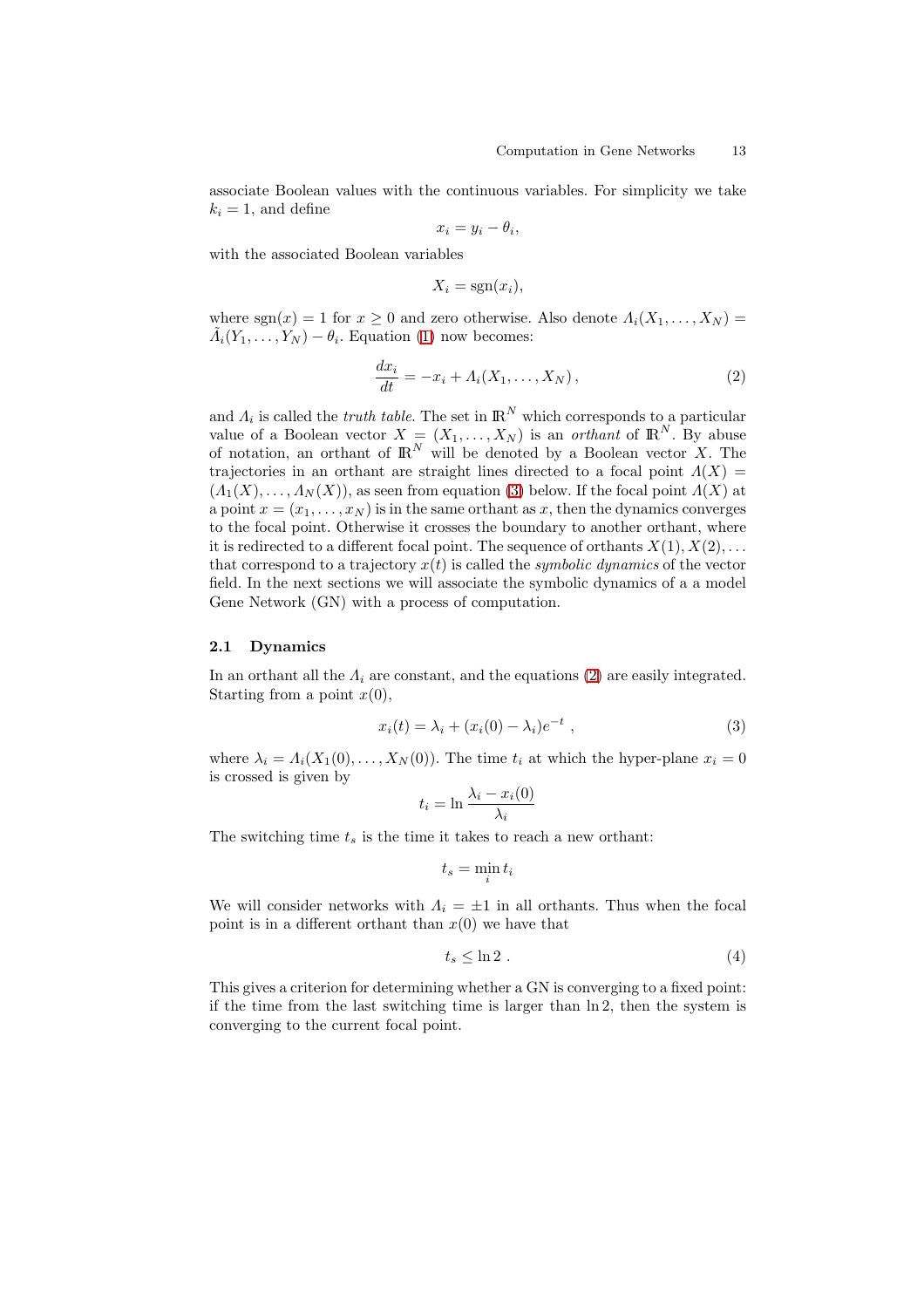

Fig. 1. A piecewise linear flow in two dimensions.

A network as in [\(2\)](#page-2-0) is a continuous time version of a discrete network:

$$
Z_i \ \mapsto \ \text{sgn}(A_i(Z)) \ , \tag{5}
$$

where  $Z \in \{0,1\}^N$  is a vector of Boolean variables. This dynamics does not necessarily visit the same sequence of orthants as the corresponding continuous network.

We want to simulate a discrete dynamical system (Turing machine) with a continuous time GN. To bridge the gap, we first construct a discrete gene network of the form (5), whose corresponding continuous GN has the same symbolic dynamics. We will use truth tables with the following property:

**Definition 1.** Two orthants are said to be adjacent if they differ in exactly one coordinate. A truth table  $\Lambda$  will be called adjacent if  $\Lambda(X)$  is in the same orthant as X or in an adjacent orthant to X for all  $x \in \mathbb{R}^N$ . A network with an adjacent truth table will also be called adjacent.

We note that in an adjacent network, all initial conditions in an orthant lead to the same adjacent orthant. Therefore all initial conditions of [\(2\)](#page-2-0) in the same orthant have the same symbolic dynamics. An immediate result is the following lemma:

**Lemma 1.** Let  $\Lambda$  be an adjacent truth table, then the symbolic dynamics of a continuous GN is the same as the dynamics of its discrete counterpart  $(5)$ :  $X(k) = Z(k), k = 0, 1, \ldots$ , where  $Z(k)$  is the kth iterate of (5) and  $X(k)$  is the kth orthant visited by [\(2\)](#page-2-0), for every initial condition of (2) corresponding to  $Z_0$ .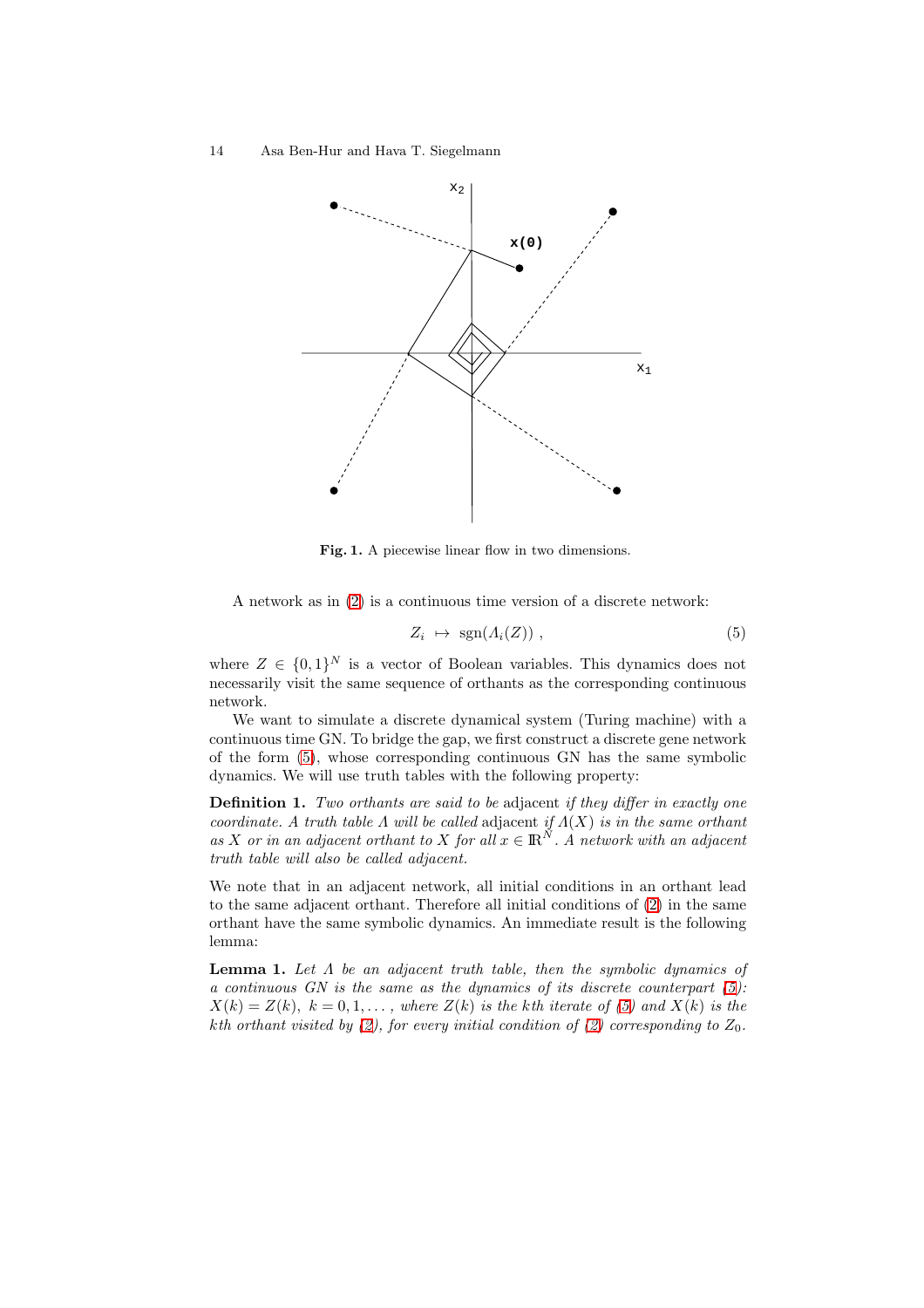<span id="page-4-0"></span>In view of the above discussion, the focal points and the initial condition of an adjacent network can be taken as points in  $\{-1, 1\}^N$ , and the problem of constructing a continuous network that simulates a discrete dynamics is reduced to the problem of constructing a discrete network that changes only one variable at each iteration.

When the truth table is not adjacent, a discrete network may show qualitatively different dynamics than its continuous counterpart: continuous highdimensional GN's are "typically" chaotic [\[21,22\]](#page-12-0). However chaos is a dynamical behavior that is impossible in dynamical systems with a finite state space. The lack of sensitivity of the dynamics of an adjacent GN to the placement of the initial condition, and its equivalence to a discrete network leads to the following statement:

**Corollary 1.** Adjacent networks are not chaotic.

This implies a measure of stability to the dynamics of adjacent networks. Lack of sensitivity to perturbations of the system is captured by the following property of adjacent networks:

*Claim.* Let  $\Lambda$  be an adjacent truth table, and let  $\Lambda$  be a truth table whose entries are  $\Lambda_i(X) + \delta_i(X)$ , where  $\delta_i(X) \in [-c, c]$  for some  $1 > c > 0$ . Then  $\Lambda$  is also adjacent, and the two networks have the same symbolic dynamics.

The robustness of adjacent networks is an important property for both analog computers and biological systems. The robustness of biological systems leads us to speculate that adjacency might be a principle underlying the robust behavior in the modeled systems. Adjacency can also be taken as a principle which can be used in the design of robust networks.

## **3 Preliminaries**

In this section we give the definition of the Turing machine that will be simulated and provide the relevant concepts from complexity theory [\[14\]](#page-12-0).

**Definition 2.** A Turing machine is a tuple  $M = (K, \Sigma, \Gamma, \delta, Q_1, Q_q)$ .  $K =$  ${Q_1, \ldots, Q_q}$  is a finite set of states;  $Q_1, Q_q \in K$  are the initial/halting states respectively;  $\Sigma$  is the input alphabet;  $\Gamma = \Sigma \cup \{blank, \# \}$  is the tape alphabet which includes the blank symbol and the left end symbol,  $\#$ , which marks the end of the tape;  $\delta: K \times \Gamma \to K \times \Sigma \times \{L, R\}$  is the transition function, and  $L/R$  signify left/right movement of the read-write head. The transition function is such that it cannot proceed left of the left end marker, and does not erase it, and every tape square is blank until visited by the read-write head.

At the beginning of a computation an input sequence is written on the tape starting from the square to the right of the left-end marker. The head is located at the leftmost symbol of the input string, and the finite-control is initialized at its start state  $Q_1$ . The computation then proceeds according to the transition function, until reaching the halting state. Without loss of generality we suppose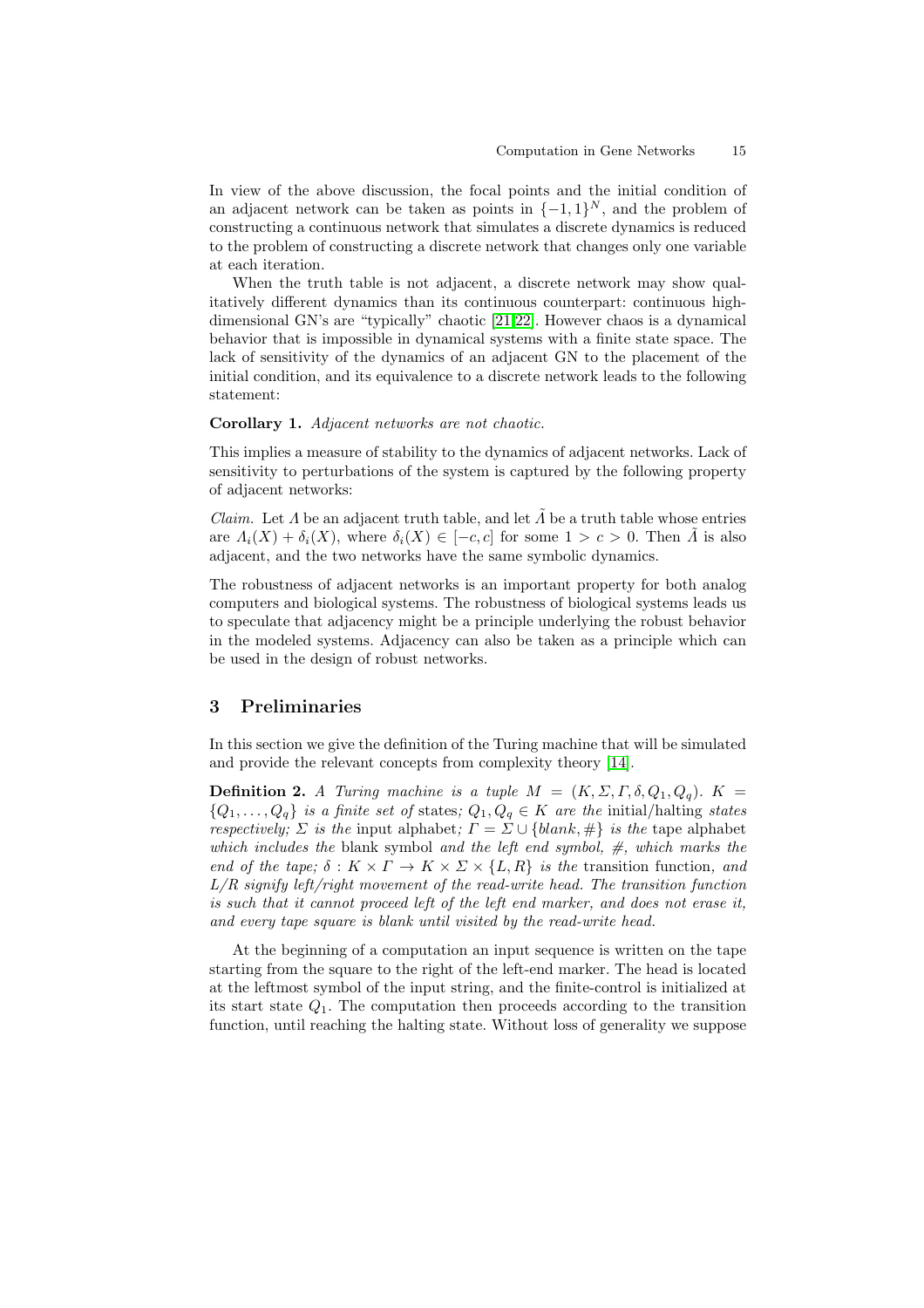that the input alphabet,  $\Sigma$ , is  $\{0,1\}$ . We say that a Turing machine *accepts* an input word  $w$  if the computation on input  $w$  reaches the halting state with "1" written on the tape square immediately to the right of the left-end marker. If the machine halts with "0" at the first tape square, then the input is rejected by the machine. Other conventions of acceptance are also common. The language of a Turing machine M is the set  $L(M)$  of strings accepted by M.

Languages can be classified by the computational resources required by a Turing machine which accepts them. The classification can be according to time or space (memory). The time complexity of a computation is the number of steps until halting and its space complexity is the number of tape squares used in the computation. The complexity classes P and PSPACE are defined to be the classes of languages that are accepted in polynomial time and polynomial space, respectively. More formally, a language  $L$  is in PSPACE if there exists a Turing machine M which accepts L, and there exists  $c > 0$  such that on all inputs of length n M accesses  $O(n^c)$  tape squares. To make a finer division one defines the class  $SPACE(s(n))$  of languages that are accepted in space  $s(n)$ .

#### **3.1 On the Feasibility of Turing Machine Simulation**

Turing machine simulations by differential equations appear in a number of papers: in [\[23\]](#page-12-0) it was shown that an ODE in four dimensions can simulate a Turing machine, but the explicit form of the ODE is not provided. Finite automata and Turing machines are simulated in [\[24\]](#page-12-0) by piecewise constant ODEs. Their method is related to the one used here.

A Turing machine has a countably infinite number of configurations. In order to simulate it by an ODE, an encoding of these configurations is required. These can essentially be encoded into a continuum in two ways:

- **–** in a bounded set, and two configurations can have encodings that are arbitrarily close;
- **–** in an unbounded set, keeping a minimal distance between encodings.

In the first possibility, arbitrarily small noise in the initial condition of the simulating system may lead to erroneous results, and is therefore unfeasible (this point is discussed in [\[25\]](#page-12-0) in the context of simulating a Turing machine by a map in  $\mathbb{R}^2$ ). The second option is also unfeasible since a physical realization must be finite in its extent. Thus simulation of an arbitrary Turing by a realizable analog machine is not possible, and simulation of resource bounded Turing machines is required. In this chapter we will show a robust simulation of memory bounded Turing machines by adjacent GN's.

# **4 Computing withGN's**

In this section we formulate GN's as computational machines. The properties of adjacent networks suggest a natural interpretation of an orthant X as a robust representation of a discrete configuration. The symbolic dynamics of a network,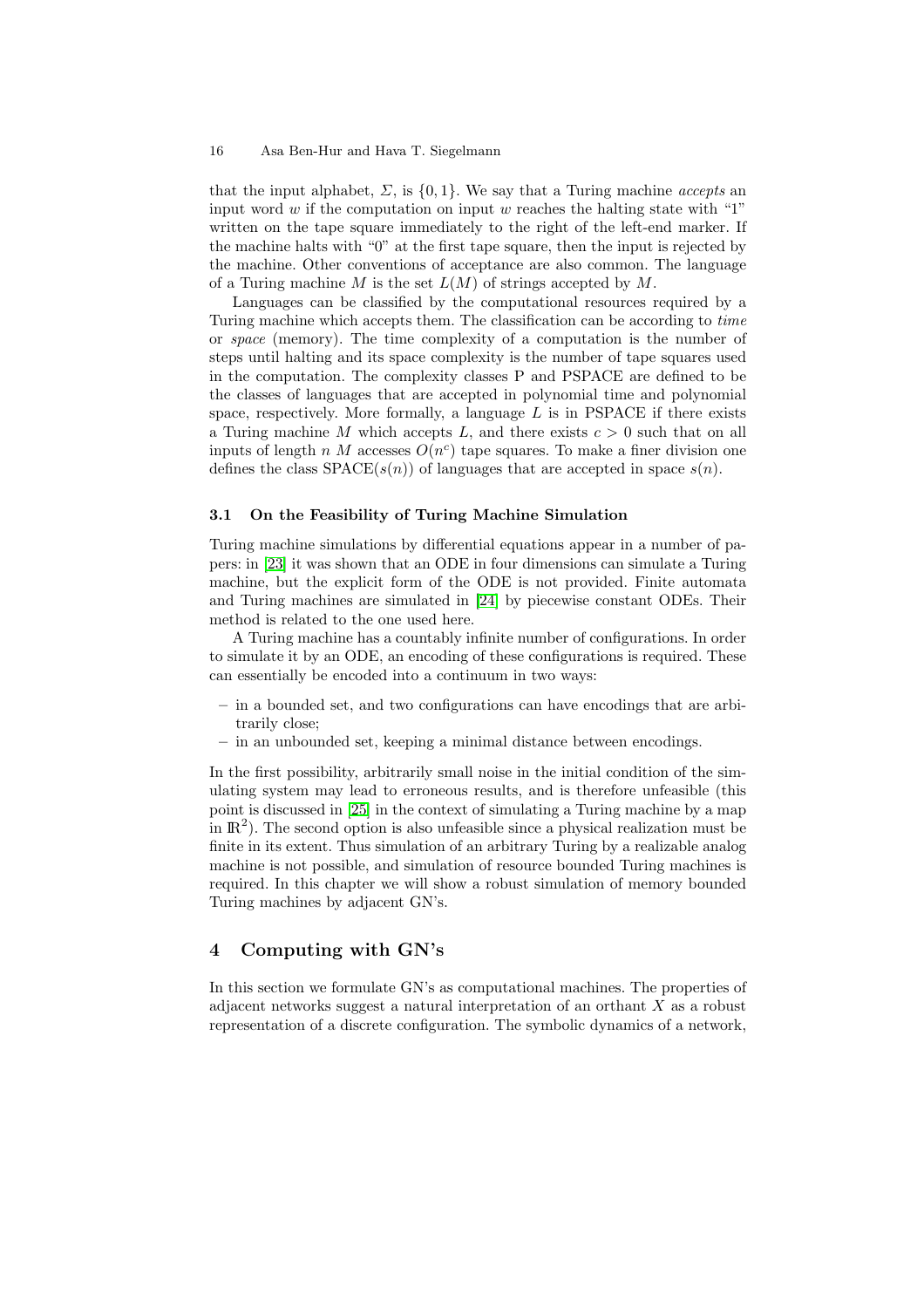i.e. the values  $X(t)$  will be interpreted as a series of configurations of a discrete computational device.

Next we specify how it receives input and produces an output. A subset of the variables will contain the input as part of the initial condition of the network, and the rest of the variables will be initialized in some uniform way. Since we are considering  $\Sigma = \{0, 1\}$ , the input is encoded into the binary values  $X(0)$ . To specify a specific point in the orthant  $X$  we choose -1 to correspond to 0 and 1 to correspond to 1. Note that for adjacent networks *any* value of  $x(0)$  corresponding to  $X(0)$  leads to the same computation, so this choice is arbitrary.

In addition to input variables, another subset of the variables is used as output variables. For the purpose of language accepting a single output variable is sufficient. There are various ways of specifying halting. One may use a dynamical property, namely convergence to a fixed point, as a halting criterion. We noted that convergence to a fixed point is identified when after a time  $\ln 2$  no switching has occurred (see equation [\(4\)](#page-2-0)). Non-converging dynamics correspond to non-halting computations. While such a definition is natural from a dynamics point of view, it is not biologically plausible, since a cell evolves continuously, and convergence to a fixed point has the meaning of death. Another approach is to set aside a variable that will signify halting. Let this variable be  $X_N$ . It is initially set to 0, and when it changes to 1, the computation is complete, and the output may be read from the output variables. In this case non-halting computations are trajectories in which  $X_N$  never assumes the value 1. After  $X_N$ has reached the value 1, it may be set to 0, and a new computational cycle may begin. A formal definition of a GN as a computational machine is as follows.

**Definition 3.** A genetic network is a tuple  $G = (V, I, O, A, x_0, X_N)$ , where V is the set of variables indexed by  $\{1,\ldots,N\}$ ;  $I \subseteq V$ ,  $|I| = n$  and  $O \subseteq V$ ,  $|O| = m$ are the set of input and output variables respectively;  $\Lambda : \{0,1\}^N \to \{-1,1\}^N$  is a truth table for a flow [\(2\)](#page-2-0);  $x_0 \in \{-1,1\}^{N-n}$  is the initialization of variables in  $V \setminus I$ .  $X_N$  is the halting variable that is initialized to 0. A computation is halted the first time that  $X_N = 1$ .

A GN G with n input variables and m output variables computes a partial mapping

$$
f_G: \{0,1\}^n \to \{0,1\}^m,
$$

which is the value of  $X_i$  for  $i \in O$  when the halting state  $X_N = 1$  is reached. If on input w the net does not reach a halting state then  $f_G(w)$  is undefined.

We wish to characterize the languages accepted by GN's. For this purpose it is enough to consider networks with a single output variable, and say that a GN G accepts input  $w \in \{0,1\}^*$  if  $f_G(w) = 1$ . A fixed network has a constant number of input variables. Therefore it can only accept languages of the form

$$
L_n = L \cap \{0, 1\}^n \tag{6}
$$

where  $L \subseteq \{0,1\}^*$ . To accept a language which contains strings of various lengths we consider a family  ${G_n}_{n=1}^{\infty}$  of networks, and say that such a family accepts a language L if for all  $n, L(G_n) = L_n$ .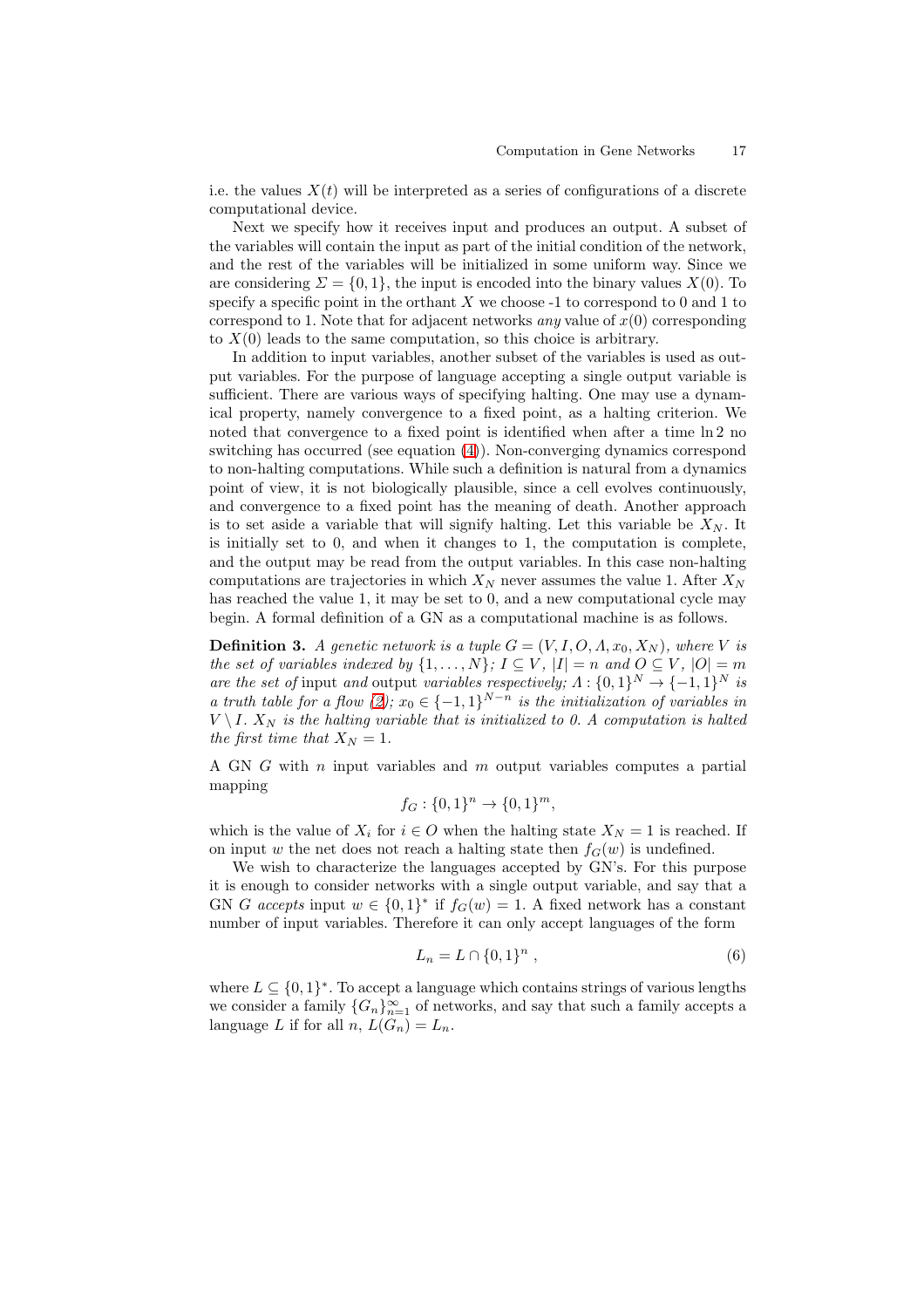Before we define the complexity classes of GN's we need to introduce the additional concept of *uniformity*. A GN with  $N$  variables is specified by the entries of its truth table Λ. This table contains the  $2^N$  focal points of the system. Thus the encoding of a general GN requires an exponential amount of information. In principle one can use this exponential amount of information to encode *every* language of the form  $L \cap \{0,1\}^n$ , and thus a series of networks exists for every language  $L \subset \{0,1\}^*$ . Turing machines on the other hand, accept only the subset of recursive languages [\[14\]](#page-12-0). A Turing machine is finitely specified, essentially by its transition function, whereas the encoding of an infinite series of networks is not necessarily finite. To obtain a series of networks that is equivalent to a Turing machine it is necessary to impose the constraint that truth tables of the series of networks should all be created by one finitely encoded machine. The device which computes the truth table must be simple in order to demonstrate that the computational power of the network is not a by-product of the computing machine that generates its transition function, but of the complexity of its time evolution. We will use a finite automaton with output [\[26\]](#page-12-0), which is equivalent to a Turing machine which uses constant space. The initial condition of the series of networks needs also to be computable in a uniform way, in the same way as the truth table, since it can be considered as "advice", as in the model of advice Turing machines [\[14\]](#page-12-0). We now define:

**Definition 4.** A family of networks  $\{G_n\}_{n=1}^{\infty}$  is called uniform if there exist constant memory Turing machines  $M_1, M_2$  that compute the truth table and initial condition as follows: on input  $X \in \{0,1\}^n$   $M_1$  outputs  $\Lambda(X)$ ;  $M_2$  outputs  $x_0$  for  $G_n$  on input  $1^n$ ...

With the definition of uniformity we can define complexity classes. Given a function  $s(n)$ , we define the class of languages which are accepted by networks with less than  $s(n)$  variables (not including the input variables):

 $GN(s(n)) = \{L \subseteq \{0,1\}^* \mid \text{there exists a uniform family of networks}\}$  ${G_n}_{n=1}^{\infty}$ , s.t.  $L(G_n) = L_n$  and  $N \leq s(n) + n$ 

The class with polynomial  $s(n)$  will be denoted by PGN. The classes Adjacent- $GN(s(n))$  and Adjacent-PGN of adjacent networks are similarly defined. Time constrained classes can also be defined.

# **5 The Computational Power of GN's**

In this section we outline the equivalence between memory-bounded Turing machines and networks with adjacent truth tables. We begin with the following lemma:

**Lemma 2.**  $Adjacent\text{-}GN(s(n)) \subseteq SPACE(s(n)).$ 

*Proof.* Let  $L \in \text{Adjacent-GN}(s(n))$ . There exists a family of adjacent GN's,  ${G_n}_{n=1}^{\infty}$  with truth tables  $\Lambda^{(n)}$ , such that  $L(G_n) = L_n$ , and constant memory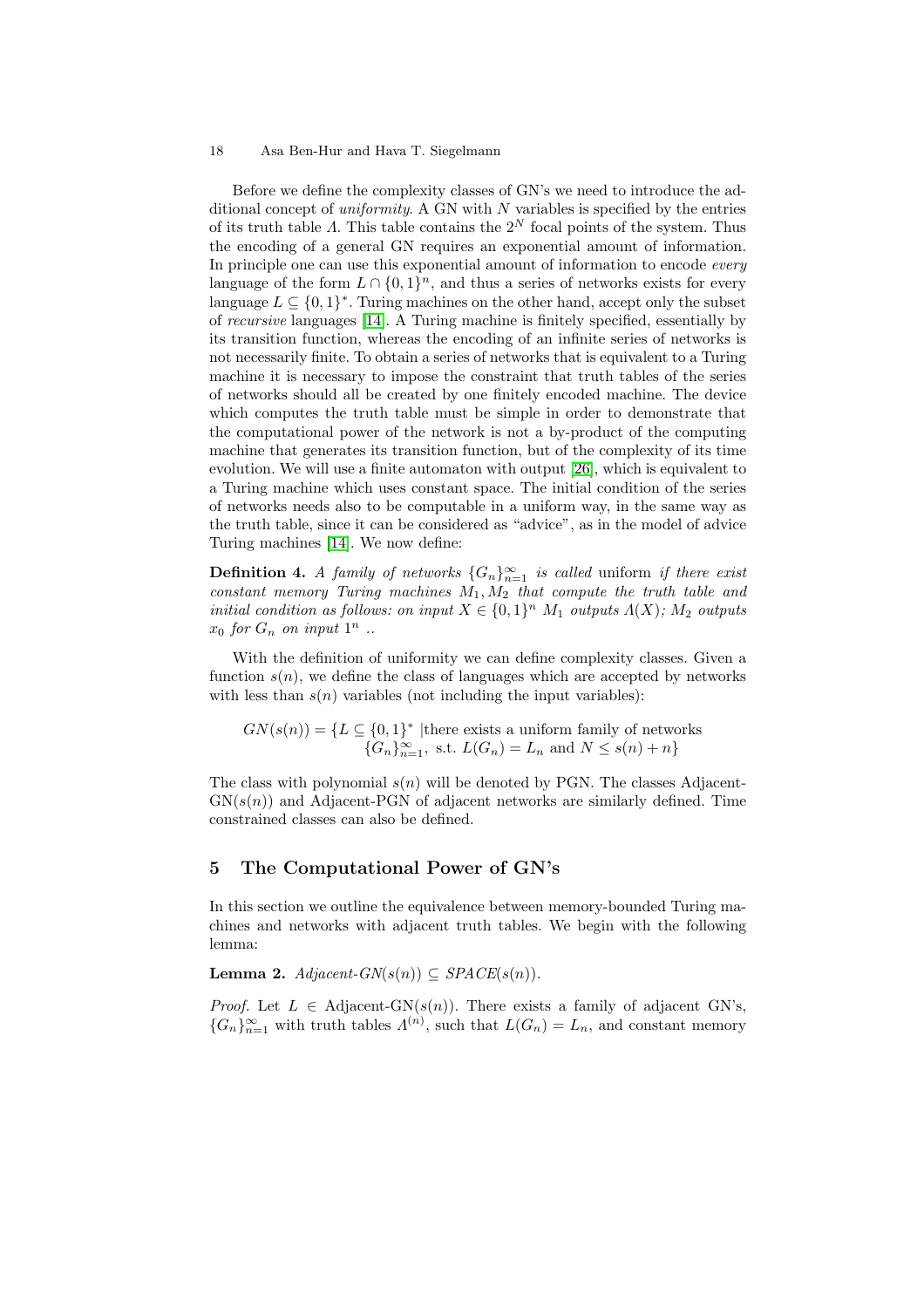<span id="page-8-0"></span>Turing machines  $M_1, M_2$  that compute  $\Lambda^{(n)}$  and  $x_0$ . Since  $\Lambda^{(n)}$  is an adjacent truth table, and we are only interested in its symbolic dynamics, we can use the corresponding discrete network. The Turing machine  $M'$  for L will run  $M_1$ to obtain the initial condition, and then run  $M_2$  to generate the iterates of the discrete network.  $M'$  will halt when the network has reached a fixed point. The network  $G_n$  has  $s(n)$  variables on inputs of length n, therefore the simulation requires at least that much memory. It is straightforward to verify that  $O(s(n))$ space is also sufficient.

The Turing machine simulation in the next section shows:

**Lemma 3.** Let M be a Turing machine working in space  $s(n)$ , then there exists a sequence of uniform networks  ${G_n}_{n=1}^{\infty}$  with  $s(n)$  variables such that  $L(G_n)$  $L(M) \cap \{0,1\}^n$ .

We conclude:

**Theorem 1.**  $Adjacent\text{-}GN(s(n)) = SPACE(s(n)).$ 

As a result of claim [2.1](#page-4-0) we can state that adjacent networks compute robustly. This is unlike the case of dynamical systems which simulate arbitrary Turing machines, where arbitrarily small perturbations of a computation can corrupt the result of a computation (see e.g. [\[24,27,15\]](#page-12-0)). The simulation of memory bounded machines is what makes the system robust. The above theorem gives only a lower bound on the computational power of the general class of GN's, i.e.:

**Corollary 2.**  $SPACE(s(n)) \subseteq GN(s(n))$ .

One can obtain non-uniform computational classes in two ways, either by allowing advice to appear as part of the initial condition, or by using a weaker type of uniformity for the truth table. This way one can obtain an equivalence with a class of the type PSPACE/poly [\[14\]](#page-12-0).

# **6 Turing Simulation by GN's**

Since the discrete and continuous networks associated with an adjacent truth table have the same symbolic dynamics, it is enough to describe the dynamics of an adjacent discrete network. We show how to simulate a space bounded Turing machine by a discrete network whose variables represent the tape contents, state and head position. An adjacent map updates a single variable at a time. To simulate a general Turing machine by such a map each computational step is broken into a number of operations: updating the tape contents, moving the head, and updating the state; these steps are in turn broken into steps that can be performed by single bit updates.

Let  $M$  be a Turing machine that on inputs of length  $n$  uses space  $s$ . Without loss of generality we suppose that the alphabet of the Turing machine is  $\Sigma = \{0, 1\}$ . To encode the three symbols  $\{0, 1, blank\}$  by binary variables we use a pair of variables for each symbol. The first variable of the pair is zero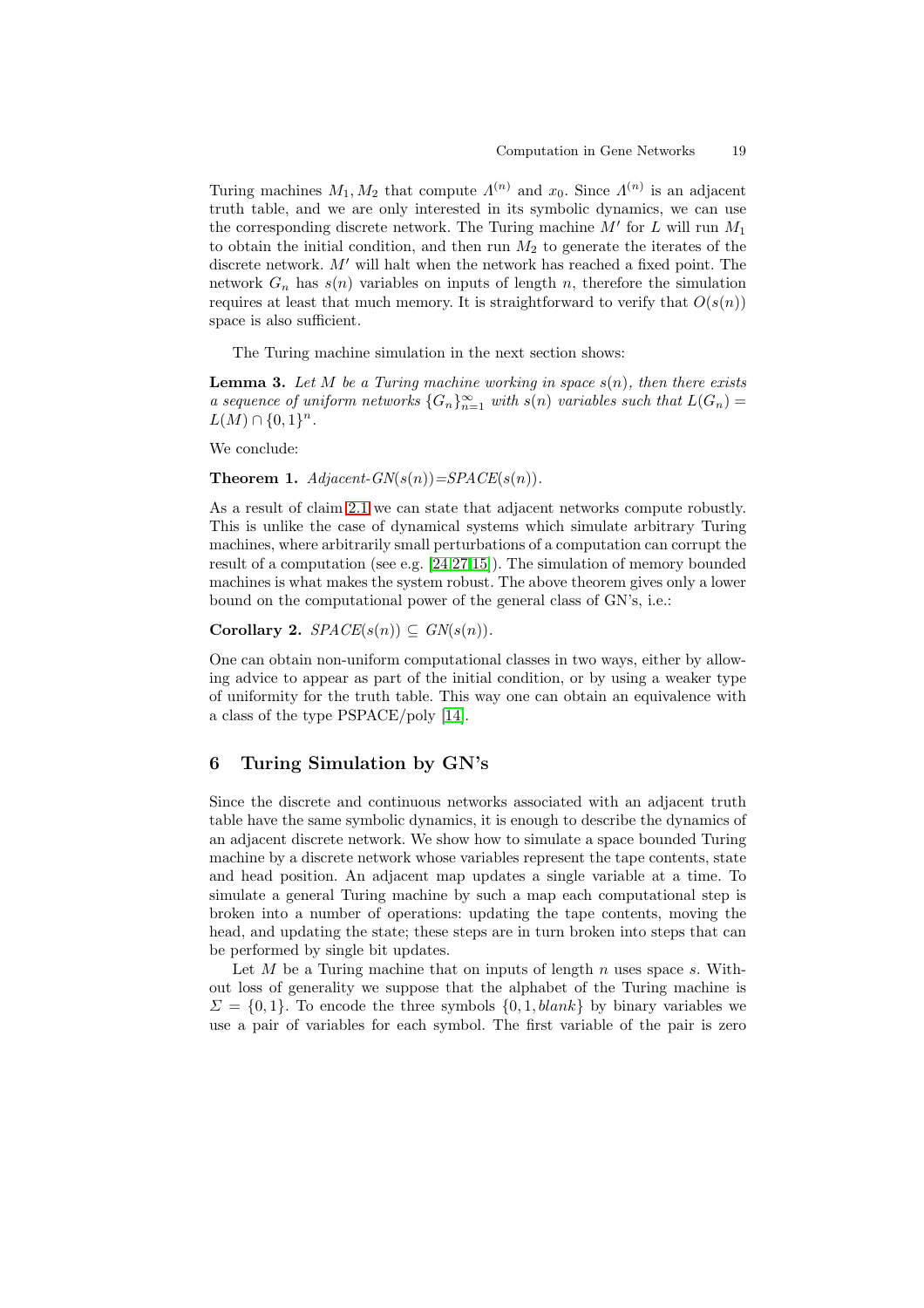iff the corresponding tape position is blank; "0" is encoded as "10" and "1" is encoded as "11". Note that the left end marker symbol need not be encoded since the variables of the network have numbers. We construct a network G with variables  $Y_1, \ldots, Y_s; B_1, \ldots, B_s; P_1, \ldots, P_s; Q_1, \ldots, Q_q$  and auxiliary variables  $B, Y, Q'_1, \ldots, Q'_q, C_1, \ldots, C_4$ . The variables

$$
Y_1,\ldots,Y_s;B_1,\ldots,B_s
$$

store the contents of the tape:  $B_i$  indicates whether the square i of the tape is blank or not and  $Y_i$  is the binary value of a non-blank square. The input is encoded into the variables  $Y_1, \ldots, Y_n, B_1, \ldots, B_n$ . Since the Turing machine signifies acceptance of an input by the value of its left-most tape square, we take the output to be the value of  $Y_1$ . The position of the read-write head is indicated by the variables

 $P_1,\ldots,P_s$ 

If the head is at position i then  $P_i = 1$  and the rest are zero. The state of the machine will be encoded in the variables

$$
Q_1,\ldots,Q_q
$$

where  $Q_1$  is the initial state and  $Q_q$  is the halting state of the machine. State i will be encoded by  $Q_i = 1$  and the rest zero.

As mentioned above, a computation of the Turing machine is broken into a number of single bit updates. After updating variables related to the state or the symbol at the head position, information required to complete the computation step is altered. Therefore we need the following temporary variables

- $Y, B$  the current symbol
- $-Q'_1, \ldots, Q'_q$  a copy of the current state variables.

A computation step of the Turing machine is simulated in four stages:

- 1. Update the auxiliary variables  $Y, B, Q'_1, \ldots, Q'_q$  with the information required for the current computation step;
- 2. Update the tape contents;
- 3. Move the head;
- 4. Update the state.

We keep track of the stage at which the simulation is at with a set of variables  $C_1,\ldots,C_4$  which evolve on a cycle which corresponds to the cycle of operations (1)-(4) above. Each state of the cycle is associated with an update of a single variable. After a variable is updated the cycle advances to its next state. However, since a variable update does not always change the value of a variable, e.g. the machine does not have to change the symbol at the head position, and since the GN needs to advance to a nearby orthant or else it enters into a fixed point each update is of the form:

> If the variable pointed to by the cycle subnetwork needs updating - update it else advance to the next state of the cycle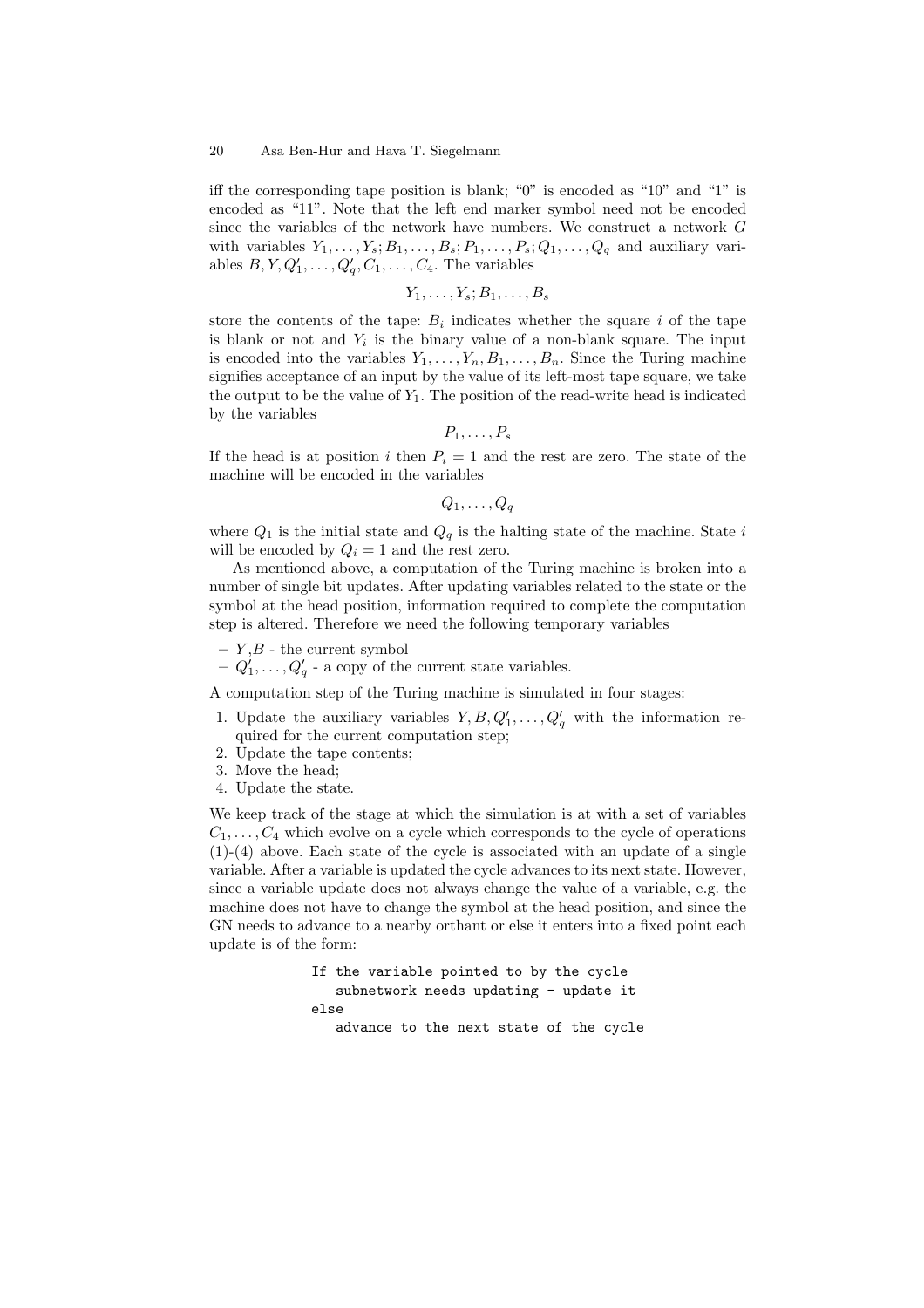Suppose that the head of  $M$  is at position  $i$  and state  $j$ , and that in the current step  $Y_i$  is changed to value  $Y_i^+$  which is a non-blank, the state is changed to state k, and the head is moved to position  $i + 1$ . The sequence of variable updates with the corresponding cycle states is as follows:

|      |        | cycle state variable update |                            |
|------|--------|-----------------------------|----------------------------|
| 0000 |        | $Y \leftarrow Y_i$          |                            |
| 0001 |        | $B \leftarrow B_i$          |                            |
| 0011 |        | $Q'_i \leftarrow 1$         |                            |
| 0111 |        | $Y_i^* \leftarrow Y_i^+$    | update variable at head    |
| 0110 |        | $B_i \leftarrow 1$          | $Y_i^+$ non-blank          |
| 1110 |        | $P_{i+1} \leftarrow 1$      | new position of head       |
| 1111 |        | $P_i \leftarrow 0$          | erase old position of head |
| 1011 |        | $Q_k \leftarrow 1$          | new state                  |
| 1001 |        | $Q_i \leftarrow 0$          | erase old state            |
| 1000 | $Q_i'$ | $\leftarrow 0$              | prepare for next cycle     |
|      |        |                             |                            |

At the end of a cycle a new cycle is initiated.

On input  $w = w_1w_2...w_n$ ,  $w_i \in \{0,1\}$  the system is initialized as follows:

 $Y_i = w_i, i = 1, ..., s$  $B_i = 1, i = 1, ..., s$  $P_1 = 1$  $Q_1 = 1$ all other variables: 0

This completes the definition of the network. The computation of the initial condition is trivial, and computing the truth table of this network is essentially a bit by bit computation of the next configuration of the simulated Turing machine, which can be carried out in constant space. The network we have defined has  $O(s)$  variables, and each computation step is simulated by no more than 20 steps of the discrete network.

Remark 1. It was pointed out that the Hopfield neural network is related to GN's [\[28\]](#page-12-0). Theorem [1](#page-8-0) can be proved using complexity results about asymmetric and Hopfield networks found in [\[29,](#page-12-0)[30\]](#page-13-0). However, in this case it is harder to define uniformity, and the direct approach taken here is simpler.

# **7 Language Recognition vs. Language Generation**

The subclass of GN's with adjacent truth-tables has relatively simple dynamics whose attractors are fixed points or limit cycles. It is still unknown whether nonadjacent GN's are computationally stronger than adjacent GN's. General GN's can have chaotic dynamics, which are harder to simulate with Turing machines. We have considered GN's as *language recognizers*: where the input arrives at the beginning of a computation, and the decision to accept or reject is based on its state when a halting state is reached. In the context of language recognition,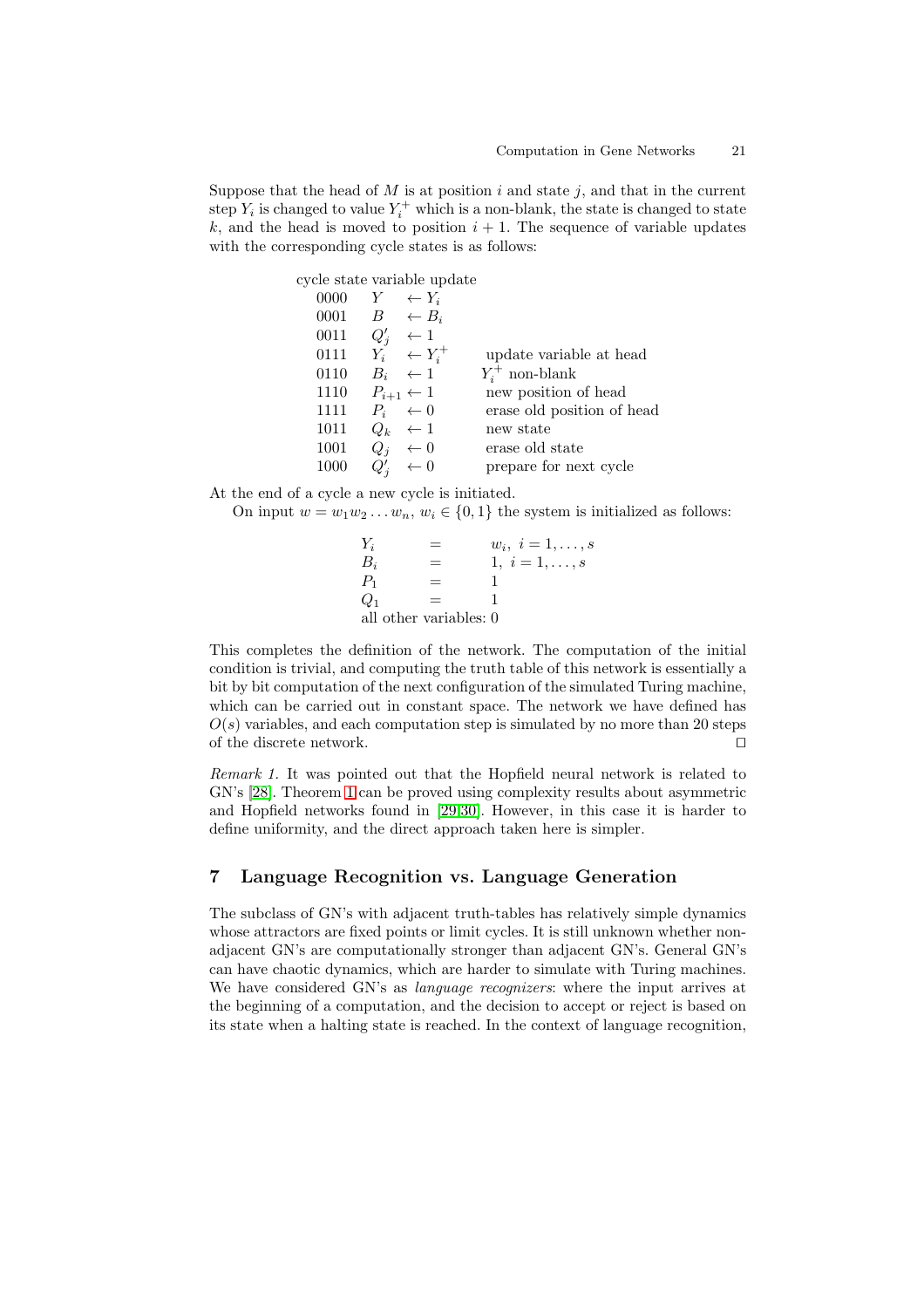<span id="page-11-0"></span>chaotic dynamics does not add computational power: given a chaotic system that accepts a language, there is a corresponding system that does not have a chaotic attractor for inputs on which the machine halts; such a system is obtained e.g., by defining the halting states as fixed points. However, one can also consider GN's as language generators by viewing the symbolic dynamics of these systems as generating strings of some language. In this case a single GN can generate strings of arbitrary length. But even in this case chaos is probably not very "useful", since the generative power of structurally stable chaotic systems is restricted to the simple class of regular languages [\[31\]](#page-13-0). More complex behavior can be found in dynamical systems at the onset of chaos (see [\[32,33\]](#page-13-0)). Continuously changing the truth table can lead to a transition to chaotic behavior [\[34\]](#page-13-0). At the transition point complex symbolic dynamics can be expected, behavior which is not found in discrete Boolean networks.

#### **8 Discussion**

In this paper we formulated a computational interpretation of the dynamics of a switch-like ODE model of gene networks. We have shown that such an ODE can simulate memory bounded Turing machines. While in many cases such a model provides an adequate description, more realistic models assume sigmoidal response. In the neural network literature it is proven that sigmoidal networks with a sufficiently steep sigmoid can simulate the dynamics of switchlike networks [\[15](#page-12-0)[,35\]](#page-13-0). This suggests that the results presented here carry over to sigmoidal networks as well.

The property of adjacency was introduced in order to reduce a continuous gene network to a discrete one. We consider it as more than a trick, but rather as a strategy for fault tolerant programming of gene networks. In fact, the genetic toggle switch constructed in [\[9\]](#page-12-0) has this property. However, when it comes to non-synthetic networks, this may not be the case - nature might have other ways of programming them, which are not so transparent.

## **References**

- 1. M.A. Nielsen and I.L. Chuang. Quantum Computation and Quantum Information. Cambridge University Press, 2000.
- 2. L. Kari. DNA computing: the arrival of biological mathematics. The mathematical intelligencer, 19(2):24–40, 1997.
- 3. J. Hertz, A. Krogh, and R. Palmer. Introduction to the Theory of Neural Computation. Addison-Wesley, Redwood City, 1991.
- 4. C. Mead. Analog VLSI and Neural Systems. Addison-Wesley, 1989.
- 5. H. Lodish, A. Berk, S.L. Zipursky, P. Matsudaira, D. Baltimore, and J. Darnell. Molecular cell biology. W.H. Freemand and Company, 4th edition, 2000.
- 6. S.A. Kauffman. Metabolic stability and epigenesis in randomly connected nets. Journal of Theoretical Biology, 22:437, 1969.
- 7. D. Bray. Protein molecules as computational elements in living cells. Nature, 376:307–312, July 1995.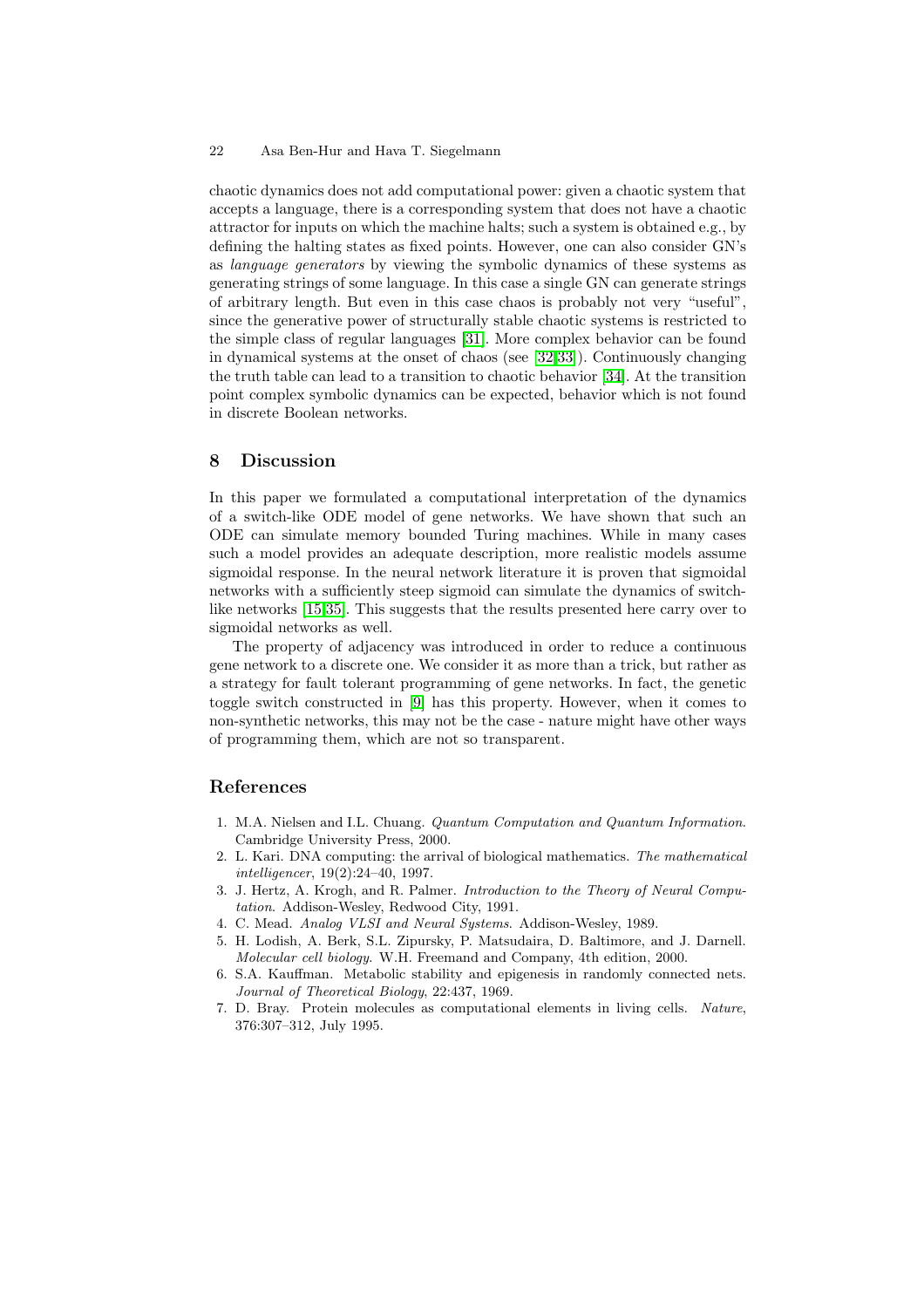- <span id="page-12-0"></span>8. H.H. McAdams and A. Arkin. Simulation of prokaryotic genetic circuits. Annual Review of Biophysics and Biomolecular Structure, 27:199–224, 1998.
- 9. T.S. Gardner, C.R. Cantor, and J.J. Collins. Construction of a genetic toggle switch in E. coli. Nature, 403:339–342, January 2000.
- 10. M.B. Elowitz and S. Leibler. A synthetic oscillatory network of transcriptional regulators. Nature, 403:335–338, January 2000.
- 11. A. Arkin and J. Ross. Computational functions in biochemical reaction networks. Biophysical Journal, 67:560–578, 1994.
- 12. T. Mestl, E. Plahte, and S.W. Omholt. A mathematical framework for describing and analyzing gene regulatory networks. Journal of Theoretical Biology, 176:291– 300, 1995.
- 13. L. Glass. Combinatorial and topological method in chemical kinetics. Journal of Chemical Physics, 63:1325–1335, 1975.
- 14. C. Papadimitriou. *Computational Complexity*. Addison-Wesley, Reading, Mass., 1995.
- 15. H.T. Siegelmann. Neural Networks and Analog Computation: Beyond the Turing Limit. Birkhauser, Boston, 1999.
- 16. H.T. Siegelmann, A. Roitershtein, and A. Ben-Hur. Noisy neural networks and generalizations. In Proceedings of the Annual Conference on Neural Information Processing Systems 1999 (NIPS\*99). MIT Press, 2000.
- 17. W. Maass and P. Orponen. On the effect of analog noise in discrete time computation. Neural Computation, 10(5):1071–1095, 1998.
- 18. L.F. Landweber and L. Kari. The evolution of cellular computing: nature's solution to a computational problem. In Proceedings of the 4th DIMACS meeting on DNA based computers, pages 3–15, 1998.
- 19. L. Glass and J.S. Pasternack. Stable oscillations in mathematical models of biological control systems. Journal of Mathematical Biology, 6:207–223, 1978.
- 20. R.N. Tchuraev. A new method fo rthe analysis of the dynamics of the molecular genetic control systems. I. description of the method of generalized threshold models. Journal of Theoretical Biology, 151:71–87, 1991.
- 21. T. Mestl, R.J. Bagley, and L. Glass. Common chaos in arbitrarily complex feedback networks. Physical Review Letters, 79(4):653–656, 1997.
- 22. L. Glass and C. Hill. Ordered and disordered dynamics in random networks. Europhysics Letters, 41(6):599–604, 1998.
- 23. M.S. Branicky. Analog computation with continuous ODEs. In Proceedings of the IEEE Workshop on Physics and Computation, pages 265–274, Dallas, TX, 1994.
- 24. E. Asarin, O. Maler, and A. Pnueli. Reachability analysis of dynamical systems with piecewise-constant derivatives. Theoretical Computer Science, 138:35–66, 1995.
- 25. A. Saito and K. Kaneko. Geometry of undecidable systems. Prog. Theor. Phys., 99:885–890, 1998.
- 26. J.E. Hopcroft and J.D. Ullman. Introduction to Automata Theory, Languages, and Computation. Addison-Wesley, 1979.
- 27. P. Koiran and C. Moore. Closed-form analytic maps in one and two dimensions can simulate universal Turing machines. Theoretical Computer Science, 210:217–223, 1999.
- 28. J.E. Lewis and L. Glass. Nonlinear dynamics and symbolic dynamics of neural networks. Neural Computation, 4:621–642, 1992.
- 29. P. Orponen. The computational power of discrete hopfield nets with hidden units. Neural Computation, 8:403–415, 1996.